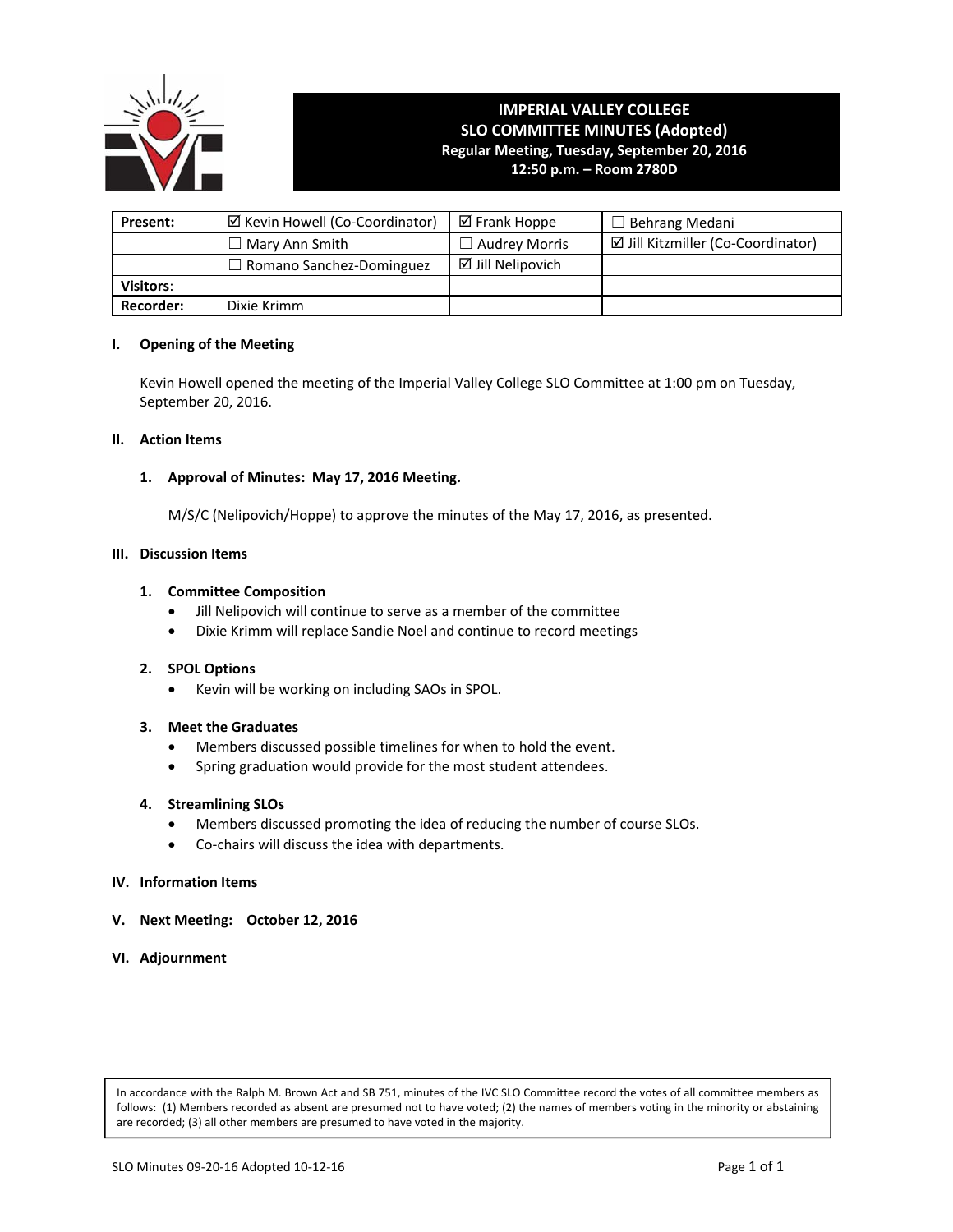|                                                   | <b>SLO Committee Members</b>                 |                                                                                                                                                                                                                                                                                                                                                                                                       |
|---------------------------------------------------|----------------------------------------------|-------------------------------------------------------------------------------------------------------------------------------------------------------------------------------------------------------------------------------------------------------------------------------------------------------------------------------------------------------------------------------------------------------|
| • Is this current?                                | TLEARNING OUTGOME (SLO)/SERVICE AREA OUT     | (Appointed by the Academic Senate                                                                                                                                                                                                                                                                                                                                                                     |
| Jill Nelipovich<br>will see about<br>being on the | <b>Meeting Time</b>                          | <b>TBD</b>                                                                                                                                                                                                                                                                                                                                                                                            |
|                                                   | <b>Meeting Place</b>                         | <b>TBD</b>                                                                                                                                                                                                                                                                                                                                                                                            |
|                                                   | <b>COMPOSITION</b>                           | 171481343                                                                                                                                                                                                                                                                                                                                                                                             |
|                                                   | SLO Coordinator - Co-Chair                   | Kevin Howell                                                                                                                                                                                                                                                                                                                                                                                          |
|                                                   | SLO Coordinator - Co-Chair                   | <b>Jill Kitzmiller</b>                                                                                                                                                                                                                                                                                                                                                                                |
|                                                   | Recorder                                     | Dixie Krimm                                                                                                                                                                                                                                                                                                                                                                                           |
|                                                   | 1 Dean from Academic Services                | David Zielinski                                                                                                                                                                                                                                                                                                                                                                                       |
| 40's-<br>Student Svs.                             | 4 At-large Teaching Faculty Representatives. | TBD-                                                                                                                                                                                                                                                                                                                                                                                                  |
|                                                   | each from a different division               | Audrey Morris                                                                                                                                                                                                                                                                                                                                                                                         |
|                                                   |                                              | Romano Sanchez Domir                                                                                                                                                                                                                                                                                                                                                                                  |
|                                                   |                                              | Jill Kitzmiller                                                                                                                                                                                                                                                                                                                                                                                       |
|                                                   | 2 At-large Non-Teaching Faculty              | Frank Hoppe                                                                                                                                                                                                                                                                                                                                                                                           |
|                                                   | Representatives, each from a different       |                                                                                                                                                                                                                                                                                                                                                                                                       |
|                                                   | division<br>$\mathcal{L}$ on                 |                                                                                                                                                                                                                                                                                                                                                                                                       |
|                                                   | 2 Classified Representatives, each-form a    | Sandie Noel 1<br>$\overline{X}$ $\overline{L}$ $\overline{L}$ $\overline{L}$ $\overline{L}$ $\overline{L}$ $\overline{L}$ $\overline{L}$ $\overline{L}$ $\overline{L}$ $\overline{L}$ $\overline{L}$ $\overline{L}$ $\overline{L}$ $\overline{L}$ $\overline{L}$ $\overline{L}$ $\overline{L}$ $\overline{L}$ $\overline{L}$ $\overline{L}$ $\overline{L}$ $\overline{L}$ $\overline{L}$ $\overline{$ |
|                                                   | different division                           |                                                                                                                                                                                                                                                                                                                                                                                                       |

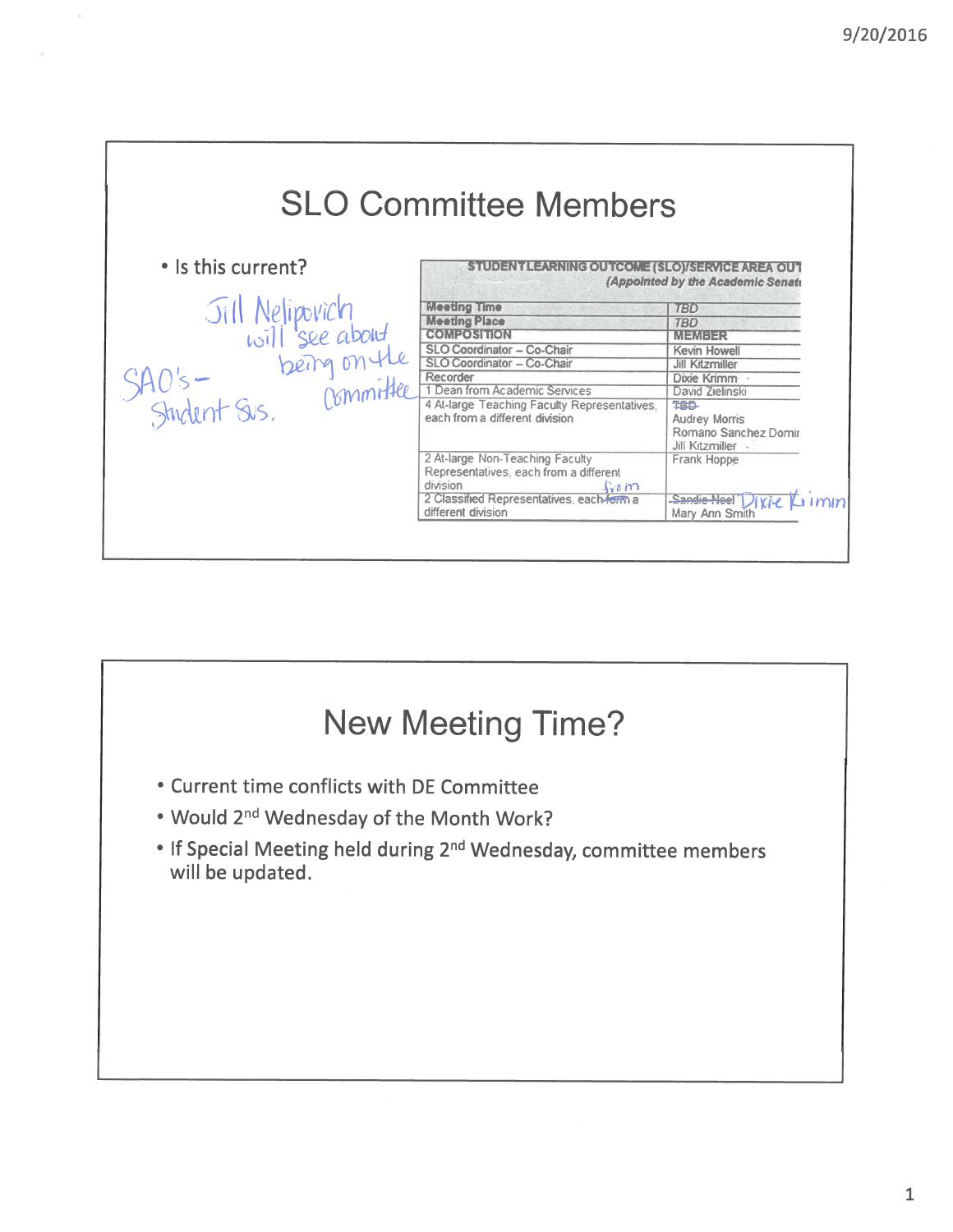# **Meet the Graduates**

- Purpose- PLOs and ILOs?
- Should we do it this year?
- Questions and Activities from last year.
- Budget concerns?



# **Mapping is Needed**

From the Institutional Effectiveness Partnership Initiative (IEPI) 2nd Visit on Wed., May 25, 2016

Richard Mahon - noted the need for professional development. This was also discussed at the previous meeting (Enrollment Management).

The college has some appealing processes in place. CTE has a clear path, General Ed programs are more challenging since the sequence of these courses can be taken at any time. A common practice is for faculty to look at the course outline to link SLO to programs and institutional outcomes.

Nicholas Akinkuoye explained that we do some mapping and are working on getting more participation in doing this holistically.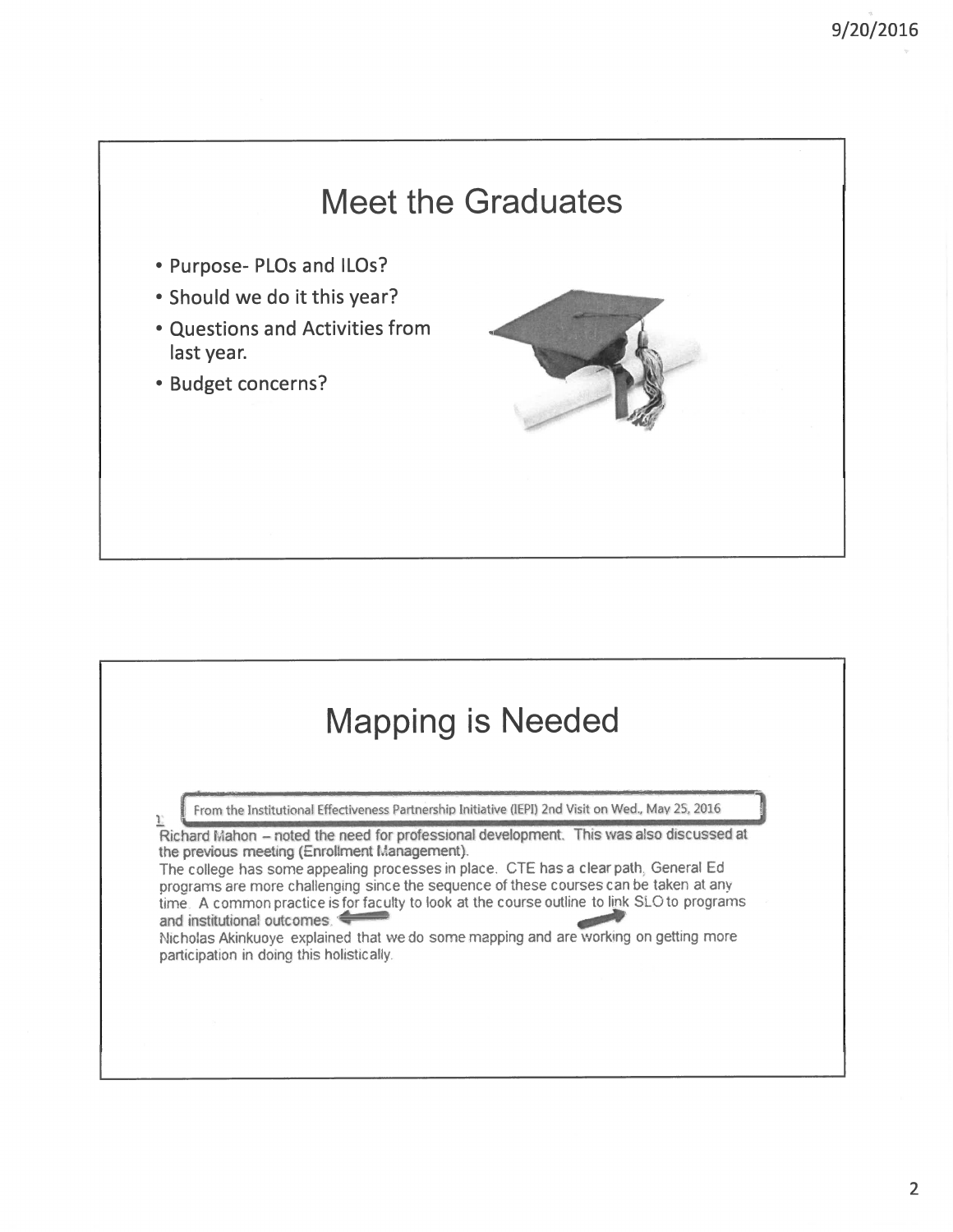

|                            |                                               |                        |                                         |                                                                    |                                                                                               |                                                            | <b>Examples of Mapping</b>               |                                                                                                                                      |          |    |                                           |         |                               |         |
|----------------------------|-----------------------------------------------|------------------------|-----------------------------------------|--------------------------------------------------------------------|-----------------------------------------------------------------------------------------------|------------------------------------------------------------|------------------------------------------|--------------------------------------------------------------------------------------------------------------------------------------|----------|----|-------------------------------------------|---------|-------------------------------|---------|
|                            |                                               |                        |                                         |                                                                    |                                                                                               |                                                            |                                          |                                                                                                                                      |          |    |                                           |         |                               |         |
|                            |                                               |                        |                                         |                                                                    |                                                                                               |                                                            |                                          |                                                                                                                                      |          |    |                                           |         |                               |         |
|                            |                                               |                        |                                         |                                                                    |                                                                                               |                                                            |                                          |                                                                                                                                      |          |    |                                           |         |                               |         |
|                            |                                               |                        |                                         |                                                                    | <b>Example from IVC ESL Department</b>                                                        |                                                            |                                          | <b>Example from IVC English Department</b>                                                                                           |          |    |                                           |         |                               |         |
|                            |                                               |                        |                                         |                                                                    |                                                                                               |                                                            | Transfer lieve course.                   |                                                                                                                                      |          |    |                                           |         |                               |         |
| SEMESTER:<br><b>HMT</b>    | where seemences in English.<br>Audragantsment | Corecty Nets and use   | to world bawels. Hannels create a febre | SELECTED COMMETENCIES:<br>of and shift stress                      | Membrite part of speech. Certicive and incented on The and a standium<br>salet-of sinistices. | Silife angel der detect volkanger.<br>and controlling idea | Blok 201 Science on Literature           | \$04<br>The Student self<br>Recapius the development of distinguish infiction.<br>2 dectris and benone familiar electrome poppe news |          |    | $\rightarrow$ $\rightarrow$ $\rightarrow$ |         | FLOS RIOS ROS NOS NOS NOS NOS |         |
| <b><i>RESPONSIBLE</i></b>  | agreement                                     |                        | in a seminor                            | clause and use a competition state of purchasion, and<br>mechanics | Emple especial<br>smales compound-<br>premier Lindric                                         |                                                            |                                          | re-exactly-business in a surge movement is<br>a variety of cultures and packgrounds.                                                 |          |    |                                           |         |                               |         |
| DEGREE:                    |                                               |                        |                                         |                                                                    | questant and regulars.                                                                        |                                                            |                                          | 3 detricontollatectic cols of fores posts.<br>ziddams                                                                                | 注        |    | $\sim$ $\sim$                             |         |                               |         |
| CORE CURRICULUM COURSES    |                                               |                        |                                         |                                                                    |                                                                                               |                                                            | BNG, 217 Compositors and Reading         | 1.<br>Demonstrate manery of news this trining is a<br>including appropriations and identified processibility.<br>cheave needs.       |          | 38 | $\mathbb{R}$                              |         |                               | $x - x$ |
| Gramma (Massing - ESI 001) |                                               |                        |                                         |                                                                    |                                                                                               |                                                            |                                          | 3. Analysis in and chemistran behind only respect.<br>ardbliver.                                                                     | 36       |    |                                           |         |                               |         |
| Grammat/Wideo - ESI 002    | $\zeta^{\mu}_{\mathcal{R}}$                   | 缝                      | 滏                                       | 近                                                                  | 提                                                                                             |                                                            |                                          | 3. Doelst at easy of macro-sign and effectively<br>creams and stongly supplicant techniques.                                         |          |    | $\mathcal{R}$                             |         |                               |         |
| Gramman/Wither-E5, 003     | A.                                            | $\mathbb{C}\mathbb{C}$ | <b>UE</b>                               | 项                                                                  | 战                                                                                             |                                                            |                                          | 4 denotibizamented desearangulación<br>and academic which                                                                            |          |    |                                           |         |                               |         |
| Grammar/Mrsche - ESL 004   |                                               | 积                      | Èla.                                    | 径                                                                  | 混                                                                                             |                                                            | DVL XI Advanced Uprecident               | 1 International stead magazinetter<br>representations, existent reseming fallows.<br>and guesti affectiveness.                       | $\Delta$ |    | $1 - 1$                                   |         |                               |         |
| Gramma:/Wischg - ES: 005   |                                               | $\Lambda$              | z.                                      | ă.                                                                 | F.                                                                                            | 绕                                                          |                                          | <sup>2</sup> Devillo an effort element apprent consider a<br>finited claim, presting all transfageriginate                           |          |    |                                           |         |                               |         |
|                            | 1-Introduced<br>E-Emphasized                  |                        |                                         |                                                                    |                                                                                               |                                                            |                                          | evolume atting approxime massing protogen<br>and among falloces.                                                                     |          |    |                                           | $x - x$ | $\rightarrow$                 |         |
| Grammar/Wisc=g - ESL006    | A- Advanced                                   |                        |                                         |                                                                    | E/A                                                                                           | ĽA                                                         |                                          | 3. Demonstrate command of náva-og arbing player sin.<br>and academy, at old.                                                         |          |    |                                           |         |                               |         |
| Grammar/Nosting - ESL OC?  |                                               |                        |                                         |                                                                    |                                                                                               |                                                            | Bell, 230 Survey of American Literatures | 1 Synthesize and explosive American Forest, re-                                                                                      |          |    |                                           |         |                               |         |